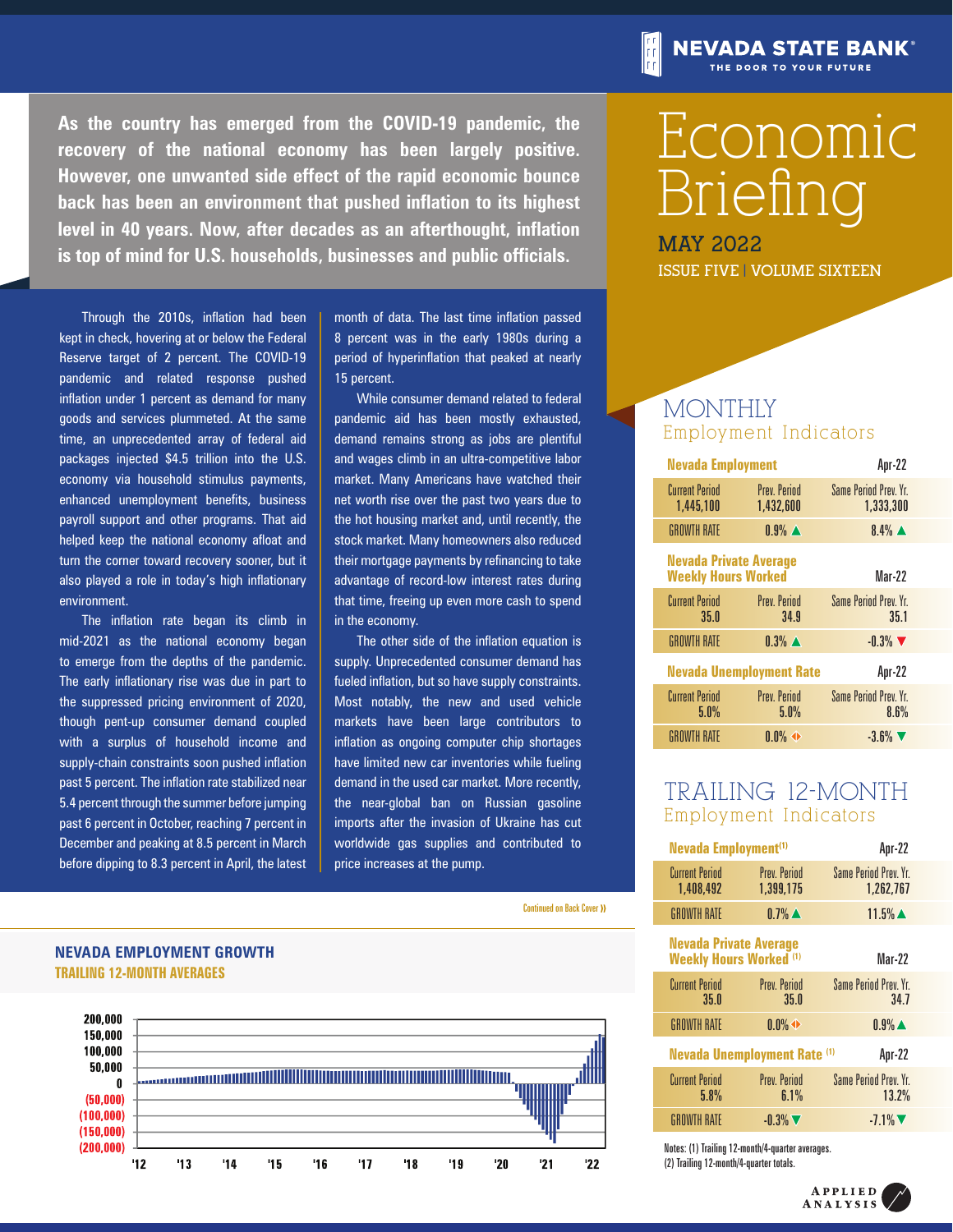# **NEVADA STATE BANK**

# MONTHLY & QUARTERLY Economic Indicator Series

|                                                                       | <b>Nevada Initial Unemployment</b><br><b>Insurance Claims</b><br>Apr-22 |                                                        |                                                 |  |  |
|-----------------------------------------------------------------------|-------------------------------------------------------------------------|--------------------------------------------------------|-------------------------------------------------|--|--|
|                                                                       | <b>Current Period</b>                                                   | Prev. Period                                           | <b>Same Period Prev. Yr.</b>                    |  |  |
|                                                                       | 8.866<br><b>GROWTH RATE</b>                                             | 8,055<br>10.1% ▲                                       | 40,858<br>$-78.3%$                              |  |  |
|                                                                       |                                                                         |                                                        |                                                 |  |  |
| <b>Nevada Residential Housing</b><br><b>Units Permitted</b><br>Mar-22 |                                                                         |                                                        |                                                 |  |  |
|                                                                       | <b>Current Period</b>                                                   | Prev. Period                                           | <b>Same Period Prev. Yr.</b>                    |  |  |
|                                                                       | 2,263<br><b>GROWTH RATE</b>                                             | 1,833<br>23.5% ▲                                       | 2,184<br>$3.6%$ $\triangle$                     |  |  |
|                                                                       | <b>Nevada Taxable Retail Sales</b>                                      |                                                        | Feb-22                                          |  |  |
|                                                                       | <b>Current Period</b>                                                   | Prev. Period                                           | <b>Same Period Prev. Yr.</b>                    |  |  |
|                                                                       | \$5,944,746,441                                                         | \$6,099,768,083                                        | \$4,921,529,502                                 |  |  |
|                                                                       | <b>GROWTH RATE</b>                                                      | $-2.5%$                                                | 20.8% ▲                                         |  |  |
|                                                                       | <b>Nevada Gross Gaming Revenue</b>                                      |                                                        | Mar-22                                          |  |  |
|                                                                       | <b>Current Period</b><br>\$1,355,229,902                                | Prev. Period<br>\$1,113,124,537                        | <b>Same Period Prev. Yr.</b><br>\$1,068,515,073 |  |  |
|                                                                       | <b>GROWTH RATE</b>                                                      | $21.8\%$ $\triangle$                                   | 26.8% ▲                                         |  |  |
|                                                                       | <b>Las Vegas/Reno-Tahoe</b>                                             |                                                        |                                                 |  |  |
|                                                                       |                                                                         | <b>Enplaned and Deplaned Passengers</b>                | Mar-22                                          |  |  |
|                                                                       | <b>Current Period</b><br>4.640.498                                      | Prev. Period<br>3,654,300                              | <b>Same Period Prev. Yr.</b><br>3,154,086       |  |  |
|                                                                       | <b>GROWTH RATE</b>                                                      | $27.0\%$ $\triangle$                                   | $47.1%$ $\triangle$                             |  |  |
|                                                                       |                                                                         | <b>Clark/Washoe County Visitor Volume</b>              | Mar-22                                          |  |  |
|                                                                       | <b>Current Period</b>                                                   | Prev. Period                                           | <b>Same Period Prev. Yr.</b>                    |  |  |
|                                                                       | 3,887,721<br><b>GROWTH RATE</b>                                         | 3,060,963<br>$27.0\%$ $\triangle$                      | 2,991,222<br>30.0% ▲                            |  |  |
|                                                                       |                                                                         |                                                        |                                                 |  |  |
|                                                                       | <b>Nevada New Business Creation</b><br><b>Current Period</b>            | Prev. Period                                           | 03 '21<br><b>Same Period Prev. Yr.</b>          |  |  |
|                                                                       | 2,454                                                                   | 3,328                                                  | 2,702                                           |  |  |
|                                                                       | <b>GROWTH RATE</b>                                                      | $-26.3%$                                               | $-9.2%$                                         |  |  |
|                                                                       | <b>Nevada Housing Price Index</b>                                       |                                                        |                                                 |  |  |
|                                                                       | $(Q1 1991 = 100)$                                                       |                                                        | 04 '21                                          |  |  |
|                                                                       | <b>Current Period</b><br>373.3                                          | Prev. Period<br>361.1                                  | <b>Same Period Prev. Yr.</b><br>303.4           |  |  |
|                                                                       | <b>GROWTH RATE</b>                                                      | $3.4\%$ $\triangle$                                    | $23.0\%$ $\triangle$                            |  |  |
|                                                                       | <b>Clark County Office Market</b>                                       |                                                        |                                                 |  |  |
|                                                                       | <b>Vacancy Rate</b>                                                     |                                                        | 04 '21                                          |  |  |
|                                                                       | <b>Current Period</b><br>16.0%                                          | Prev. Period<br>16.3%                                  | <b>Same Period Prev. Yr.</b><br>16.1%           |  |  |
|                                                                       | <b>GROWTH RATE</b>                                                      | $-0.3\%$                                               | $-0.1\%$                                        |  |  |
|                                                                       | <b>Nevada Hotel/Motel Occupancy</b>                                     |                                                        | 04'21                                           |  |  |
|                                                                       | <b>Current Period</b>                                                   | Prev. Period                                           | <b>Same Period Prev. Yr.</b>                    |  |  |
|                                                                       | 71.5%<br><b>GROWTH RATE</b>                                             | 72.2%<br>$-0.7%$                                       | 40.4%<br>$31.1\%$ $\triangle$                   |  |  |
|                                                                       |                                                                         | <b>State of Nevada Personal Income</b>                 | 04 '21                                          |  |  |
|                                                                       | Current Period                                                          | Prev. Period                                           | Same Period Prev. Yr.                           |  |  |
|                                                                       |                                                                         | <b>CAE GAG EEO OOO CAE 300 AEO OOO CA1 A27 E25 OOO</b> |                                                 |  |  |

| <b>Current Period</b> | Prev Period         | Same Period Prev. Yr. |
|-----------------------|---------------------|-----------------------|
| \$45,646,550,000      | \$45,300,450,000    | \$41,427,525,000      |
| GROWTH RATE           | $0.8\%$ $\triangle$ | $10.2\%$ $\triangle$  |

# **ECONOMIC BRIEFING MAY 2022**

#### **NEVADA PRIVATE AVERAGE WEEKLY HOURS WORKED** MONTHLY SERIES



#### **NEVADA UNEMPLOYMENT RATE** MONTHLY SERIES



### **NEVADA UNEMPLOYMENT INSURANCE CLAIMS** MONTHLY SERIES



# **NEVADA RESIDENTIAL UNITS PERMITTED** TRAILING 12-MONTH TOTALS

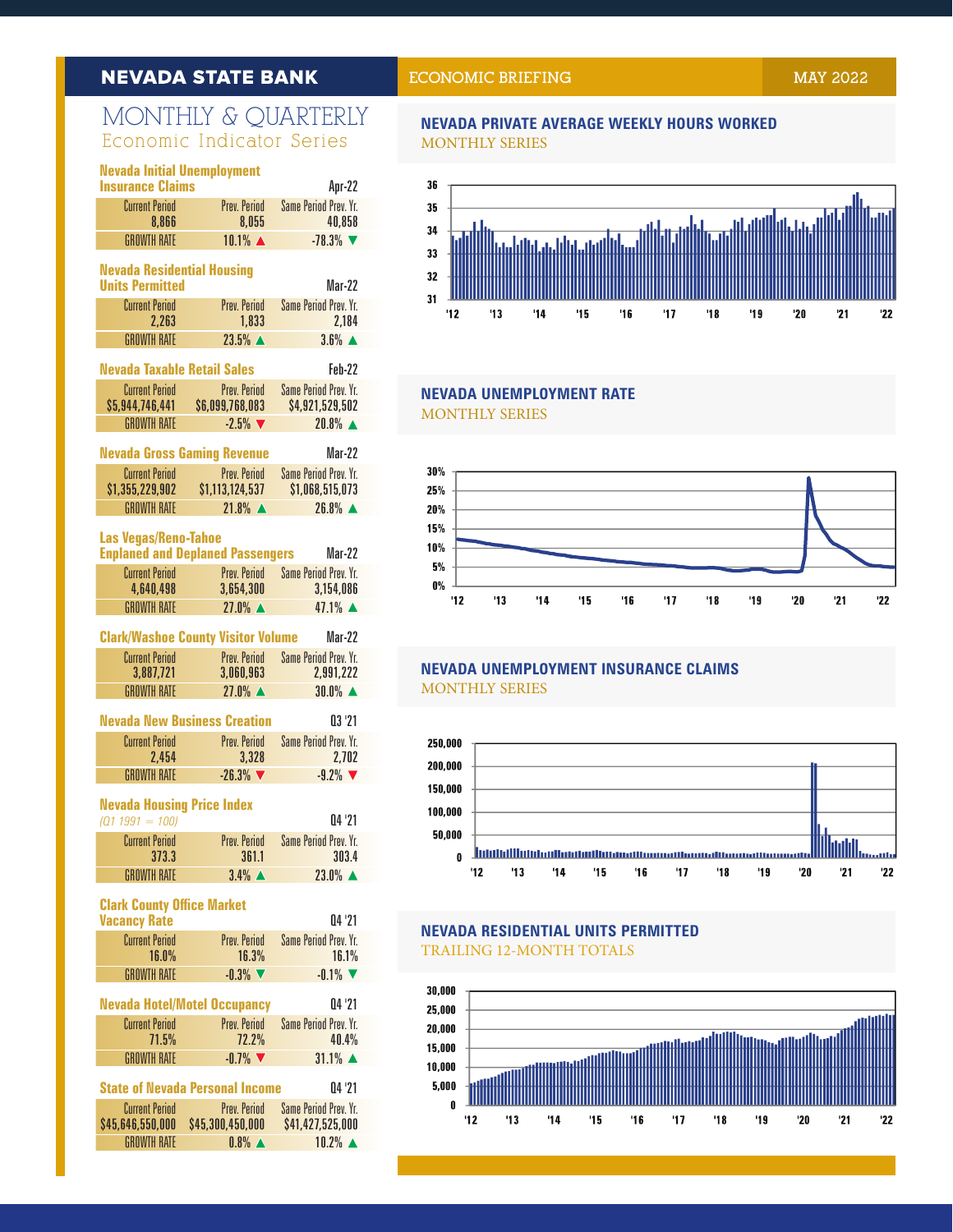# **MAY 2022 ECONOMIC BRIEFING**

# **NEVADA STATE BANK**

#### **LAS VEGAS/RENO-TAHOE AIRPORT PASSENGER COUNTS** TRAILING 12-MONTH TOTALS



#### **CLARK/WASHOE COUNTY VISITOR VOLUME** TRAILING 12-MONTH TOTALS



# **GROWTH IN NEVADA GROSS GAMING REVENUE** TRAILING 12-MONTH TOTALS



# **GROWTH IN NEVADA TAXABLE RETAIL SALES** TRAILING 12-MONTH TOTALS



# TRAILING 12-MONTH Economic Indicator Series

| <b>Nevada Initial Unemployment</b>                              |                                               |                                           |  |
|-----------------------------------------------------------------|-----------------------------------------------|-------------------------------------------|--|
| <b>Insurance Claims (2)</b>                                     |                                               | Apr-22                                    |  |
| <b>Current Period</b><br>115,194                                | Prev. Period<br>147,186                       | <b>Same Period Prev. Yr.</b><br>541,109   |  |
| <b>GROWTH RATE</b>                                              | $-21.7%$                                      | $-78.7%$                                  |  |
|                                                                 |                                               |                                           |  |
| <b>Nevada Residential Housing</b><br><b>Units Permitted (2)</b> |                                               | Mar-22                                    |  |
| <b>Current Period</b>                                           | Prev. Period                                  | <b>Same Period Prev. Yr.</b>              |  |
| 23,805                                                          | 23,726                                        | 147,186                                   |  |
| <b>GROWTH RATE</b>                                              | $0.3\%$ $\triangle$                           | $13.5\%$ $\triangle$                      |  |
|                                                                 | <b>Nevada Taxable Retail Sales (2)</b>        | Feb-22                                    |  |
| <b>Current Period</b>                                           | <b>Prev. Period</b>                           | <b>Same Period Prev. Yr.</b>              |  |
| \$78,777,319,606                                                | \$77,754,102,667                              | \$59,449,465,393                          |  |
| <b>GROWTH RATE</b>                                              | $1.3\%$ $\triangle$                           | $32.5%$ $\triangle$                       |  |
|                                                                 | <b>Nevada Gross Gaming Revenue (2)</b>        | <b>Mar-22</b>                             |  |
| <b>Current Period</b>                                           | <b>Prev. Period</b>                           | <b>Same Period Prev. Yr.</b>              |  |
| \$14,375,479,058                                                | \$14,088,764,230                              | \$7,777,727,220                           |  |
| <b>GROWTH RATE</b>                                              | $2.0\%$ $\triangle$                           | 84.8%                                     |  |
| <b>Las Vegas/Reno-Tahoe</b>                                     |                                               |                                           |  |
|                                                                 | <b>Enplaned and Deplaned Passengers (2)</b>   | Mar-22                                    |  |
| <b>Current Period</b>                                           | <b>Prev. Period</b>                           | <b>Same Period Prev. Yr.</b>              |  |
| 48,816,909                                                      | 47,004,821                                    | 19,498,007                                |  |
| <b>GROWTH RATE</b>                                              | $3.9\%$ $\triangle$                           | 150.4% ▲                                  |  |
|                                                                 | <b>Clark/Washoe County Visitor Volume (2)</b> | Mar-22                                    |  |
| <b>Current Period</b><br>40,918,900                             | Prev. Period<br>39,664,407                    | Same Period Prev. Yr.<br>19.334.305       |  |
| <b>GROWTH RATE</b>                                              | $3.2\%$ $\triangle$                           | $111.6\%$ $\triangle$                     |  |
|                                                                 |                                               |                                           |  |
|                                                                 | <b>Nevada New Business Creation (2)</b>       | 03'21                                     |  |
| <b>Current Period</b><br>8,319                                  | Prev. Period<br>8,567                         | <b>Same Period Prev. Yr.</b><br>4,390     |  |
| <b>GROWTH RATE</b>                                              | $-2.9%$                                       | 89.5% ▲                                   |  |
|                                                                 |                                               |                                           |  |
| <b>Nevada Housing Price Index (1)</b>                           |                                               |                                           |  |
| $(Q1 1991 = 100)$                                               |                                               | 04'21                                     |  |
| <b>Current Period</b><br>347.5                                  | Prev. Period<br>330.1                         | <b>Same Period Prev. Yr.</b><br>289.3     |  |
| <b>GROWTH RATE</b>                                              | $5.3\%$ $\triangle$                           | $20.1\%$ $\triangle$                      |  |
|                                                                 |                                               |                                           |  |
| <b>Clark County Office</b><br><b>Market Vacancy Rate (1)</b>    |                                               |                                           |  |
| <b>Current Period</b>                                           | Prev. Period                                  | 04 '21<br><b>Same Period Prev. Yr.</b>    |  |
| 16.2%                                                           | 16.2%                                         | 15.2%                                     |  |
| <b>GROWTH RATE</b>                                              | $0.0\%$ $\rightarrow$                         | $1.0\%$ $\triangle$                       |  |
|                                                                 |                                               |                                           |  |
|                                                                 | <b>Nevada Hotel/Motel Occupancy (1)</b>       | 04 '21                                    |  |
| <b>Current Period</b><br>64.0%                                  | Prev. Period<br>56.2%                         | Same Period Prev. Yr.<br>42.0%            |  |
| <b>GROWTH RATE</b>                                              | $7.8\%$ $\triangle$                           | $22.0\%$ $\triangle$                      |  |
|                                                                 |                                               |                                           |  |
| <b>State of Nevada Personal Income (2)</b><br>04'21             |                                               |                                           |  |
| <b>Current Period</b>                                           | Prev. Period                                  | <b>Same Period Prev. Yr.</b>              |  |
| \$182,586,200,000                                               | \$181,201,800,000                             | \$165,710,100,000<br>$10.2\%$ $\triangle$ |  |
| <b>GROWTH RATE</b>                                              | $0.8\%$ $\triangle$                           |                                           |  |

Notes: (1) Trailing 12-month/4-quarter averages. (2) Trailing 12-month/4-quarter totals.